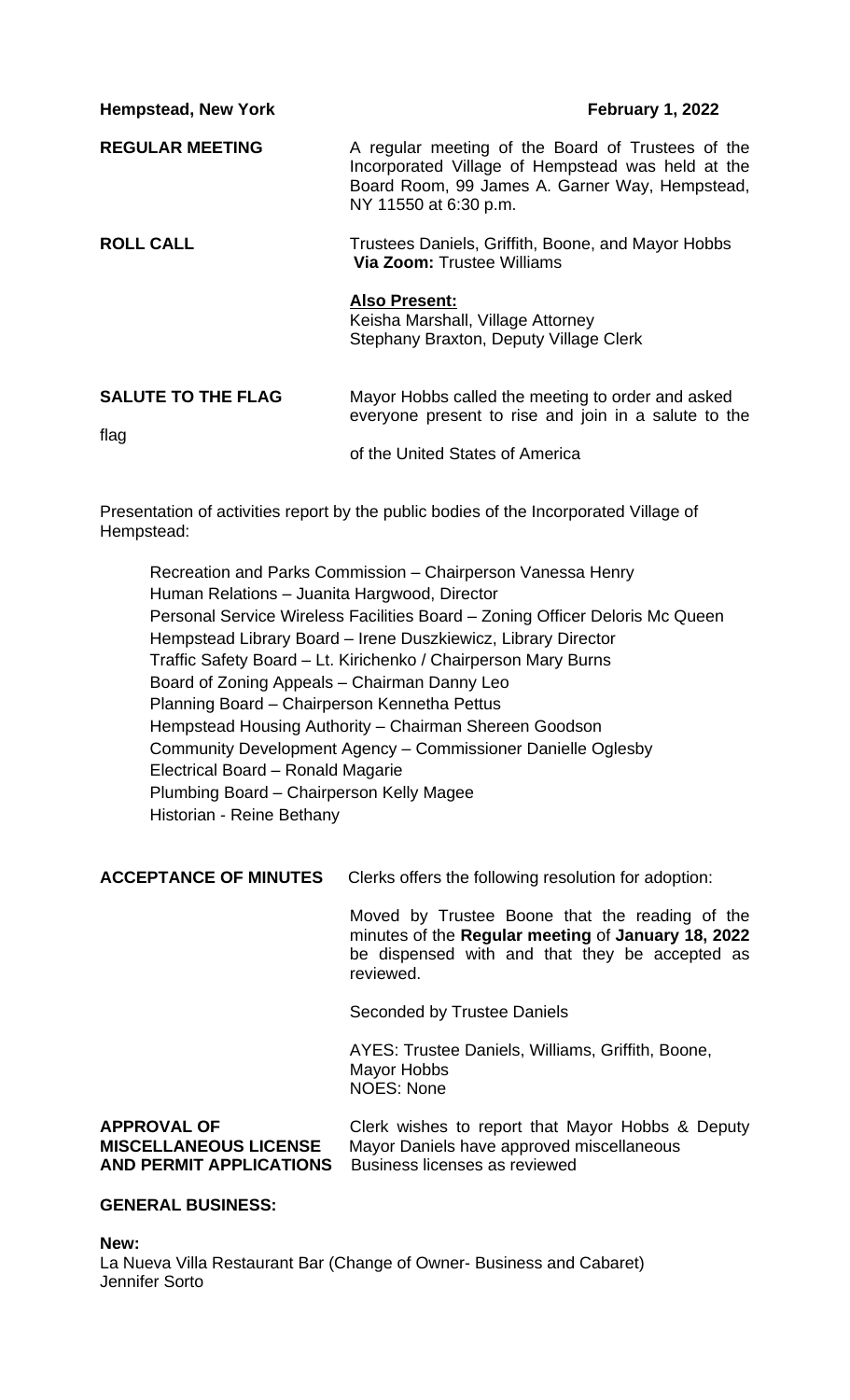273 Fulton Ave

Kick Place Corp. Josue O. Flores Giron 66 North Franklin Street

Hempstead Convenience Store Inc. Fatima Abdo Ali Alomari 134 North Franklin Street

Intrack Auto LLC Vernel Blanche 319 Peninsula Blvd.

Long Island Convenience Mohamed Obaid 403 South Franklin Street

**Renewal:**

Casa Blanca S.V. Corp. (Business & Cabaret) Enrique Maldonado 109-113 Jackson Street

Ficohsa Express New York LLC Gerson Coello 91 North Franklin Street

National Optical Corp. Eyeland Opticians Boris Takhalov 40 North Franklin Street

Centro Latino Multiservices Nidia A. Reyes 364 Fulton Ave

J.M. Jewelry Corp. Jorge Morocho 64 North Franklin Street

PADA Food Corp. Keyfoods Francisco Batista 386 Fulton Ave

BV Mobile 111 Inc. Mardakh Alalo 55 West Columbia Street

Two Brothers Restaurant of Hempstead Inc. Salvador Pineda 400C Fulton Ave

Wolf Ventures Inc. (DBA Tax Plus ) Gregory Aime 72 Main Street

El Nuevo Poloros Corp. (Cabaret) Jose I. Bonilla 109-111North Franklin Street

Health is Life Marcia Yauri 134D North Franklin Street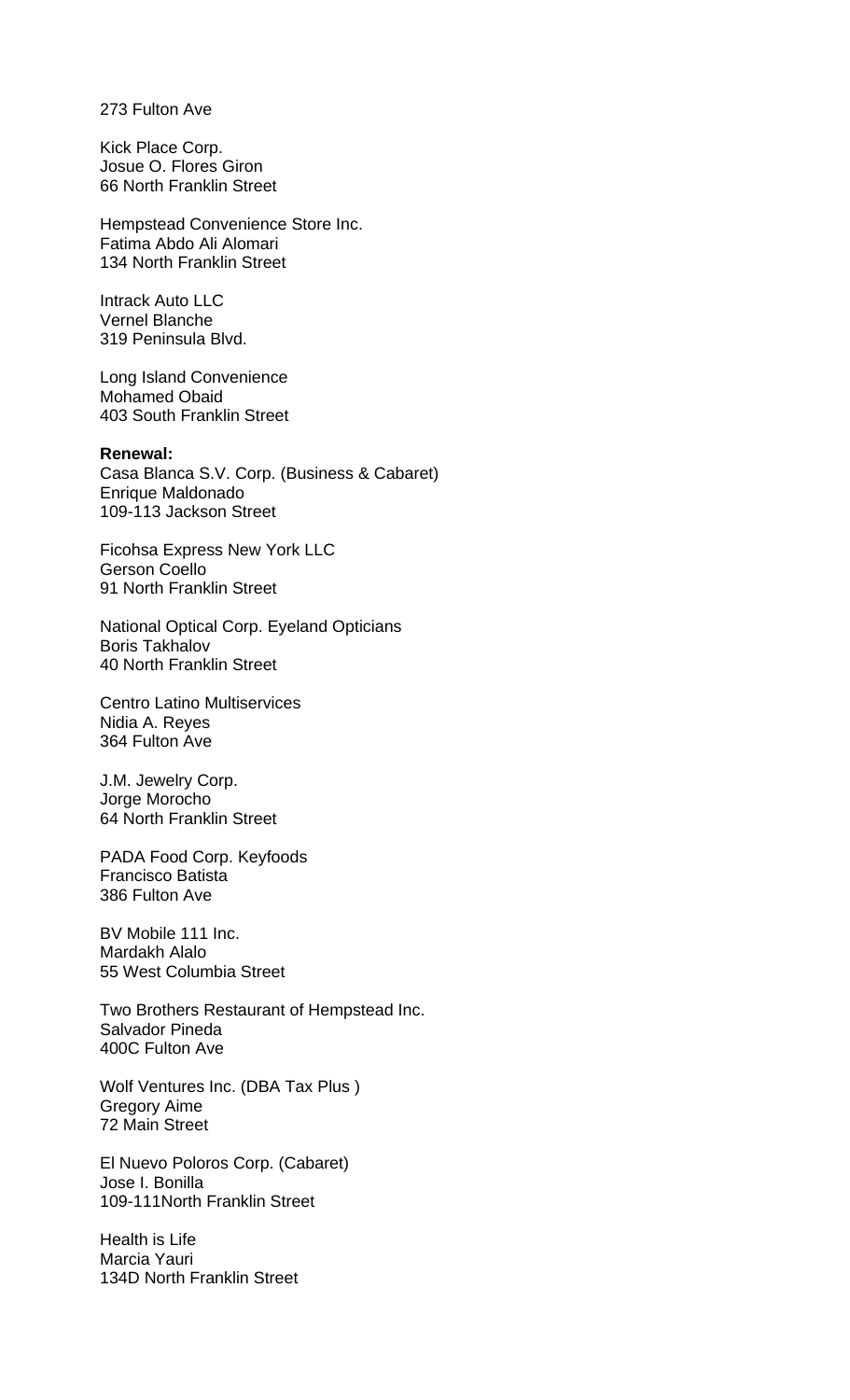King Wah Restaurant Inc. Wai Ying Yam 516 Fulton Ave

La Costa Catracha Nelyi A. Reyes 131 Fulton Ave

Shiv Wireless Inc. (Secondhand Dealer) Shiv Kumar Shiv 223 Fulton Ave

B & J Dry Cleaner Inc. Xiao Jiz Zhang 151 Baldwin Road

# **JUSTICE COURT (Monthly Report submitted by Village Justice Brianna A. Vaughan)**

Report of the Village Justice for the month of **December 2021**

| Total number of cases before the court | 2,917 |  |
|----------------------------------------|-------|--|
|                                        |       |  |

Total monies remitted to Village Comptroller **\$284,166.00** \$284,166.00

(Copy of this report is on file in the Village Clerk's Office and may be viewed by the public during office hours.)

**753-755 FRONT ST**

LUIS ABREU Clerks offers the following resolution for adoption:

**RESOLVED**, that upon the recommendation of **Jacqueline Zore-Smrek**, **Deputy Village Attorney** the Board of Trustees hereby approves the settlement of Tax Certiorari matter with **Luis Abreu**, for the properties known as **753-755 Front Street,** Hempstead, New York in a total of \$82,050.00 for the tax years 2015/16 through 2021/22.

**WHEREAS**, litigation was instituted against the Incorporated Village of Hempstead in the Supreme Court, County of Nassau, State of New York, under Consolidated Index No. 2019-402333, in case entitled "In the Matter of Luis Abreu, Petitioner, against The Board of Assessors and the Board of Assessment Review of the Village of Hempstead, Respondents" to resolve the issue of the true assessment, both retroactively and prospectively, for the 2015/16 through 2021/22 tax years, for real property tax purposes, for the premises described as Section 34, Block 445, Lots 23-24, known as 753-755 Front Street, Hempstead, New York 11550; and

**WHEREAS**, by proposed Stipulation of Settlement, subject to the approval of this Board, the Village has agreed to refund to Luis Abreu, owner of 753-755 Front Street, a total of \$82,050.00, to resolve the issue of the true tax assessment for the 2015/16 through 2021/22 tax years, payable in two equal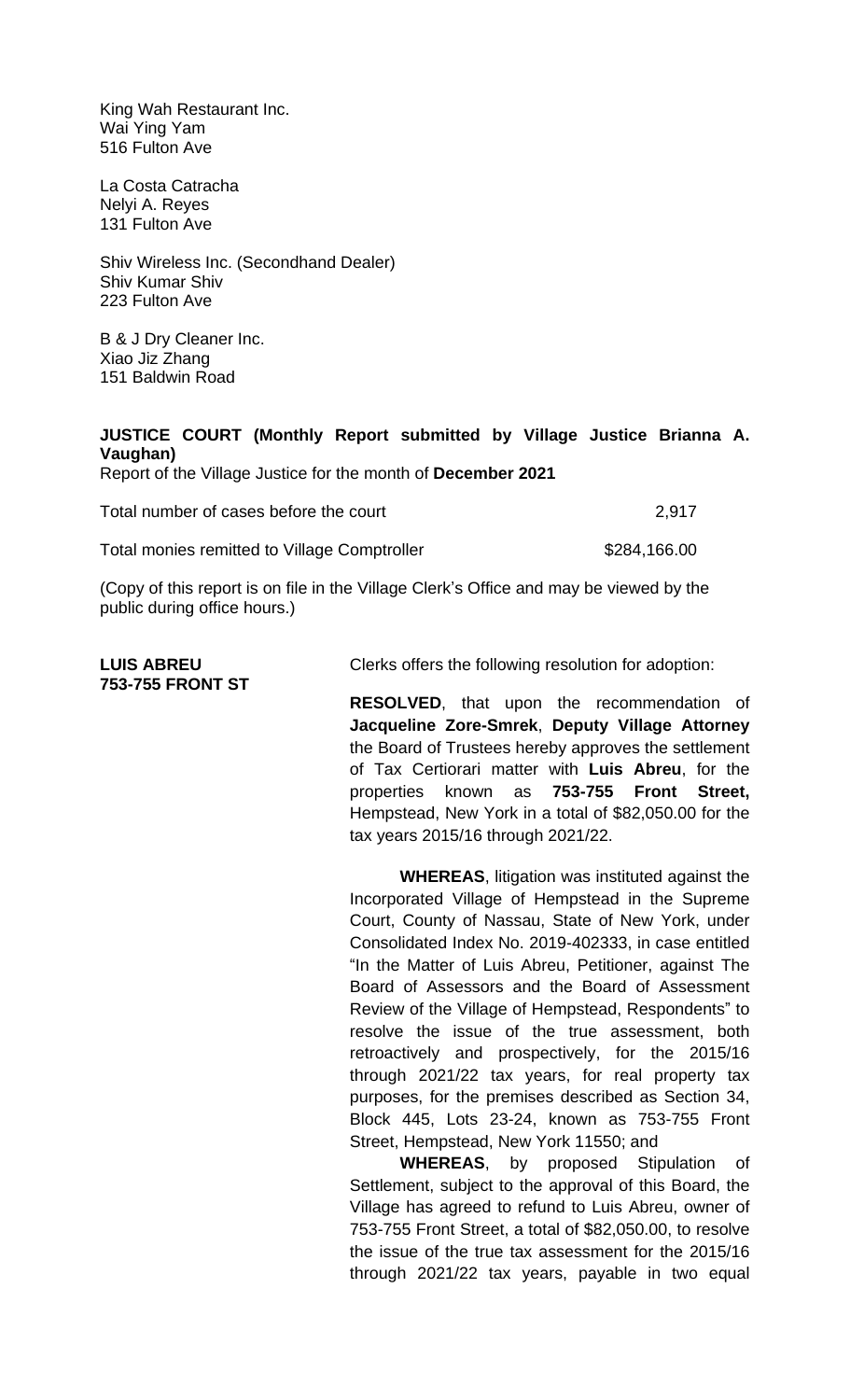installments of \$41,025.00 each, if the Village is in receipt of a certified copy of the duly signed and entered Order and Judgment with proof of payment for all tax years and payment voucher by June 1, 2022, then the first installment payment of \$41,025.00 shall be paid within 90 days of receipt of the same, and the second installment payment of \$41,025.00 shall be paid by June 30, 2023, or if the Village is in receipt of the certified copy of the duly signed and entered Order and Judgment with proof of payment for all tax years and payment voucher after June 1, 2022, but on or before March 1, 2023, then the first installment payment of \$41,025.00 shall be paid within 90 days of receipt of the same, and the second installment payment of \$41,025.00 shall be paid by June 30, 2024, or if the Village is in receipt of the certified copy of the duly signed and entered Order and Judgment with proof of payment for all tax years and payment voucher after March 1, 2023 then two equal payments of \$41,025.00 shall be paid within 90 days and 270 days respectively after Village's receipt of the same;

**NOW, THEREFORE, BE IT RESOLVED**, by the Board of Trustees of the Incorporated Village of Hempstead, that the Village refund to Luis Abreu, owner of 753-755 Front Street, a total of \$82,050.00, to resolve the issue of the true tax assessment for the 2015/16 through 2021/22 tax years, payable in two equal installments of \$41,025.00 each, if the Village is in receipt of a certified copy of the duly signed and entered Order and Judgment with proof of payment for all tax years and payment voucher by June 1, 2022, then the first installment payment of \$41,025.00 shall be paid within 90 days of receipt of the same, and the second installment payment of \$41,025.00 shall be paid by June 30, 2023, or if the Village is in receipt of the certified copy of the duly signed and entered Order and Judgment with proof of payment for all tax years and payment voucher after June 1, 2022, but on or before March 1, 2023, then the first installment payment of \$41,025.00 shall be paid within 90 days of receipt of the same, and the second installment payment of \$41,025.00 shall be paid by June 30, 2024, or if the Village is in receipt of the certified copy of the duly signed and entered Order and Judgment with proof of payment for all tax years and payment voucher after March 1, 2023 then two equal payments of \$41,025.00 shall be paid within 90 days and 270 days respectively after Village's receipt of the same; and

**BE IT FURTHER RESOLVED**, that, upon payment of the total refund, the certiorari tax proceedings brought on behalf of Luis Abreu, for property known as 753-755 Front Street, Hempstead,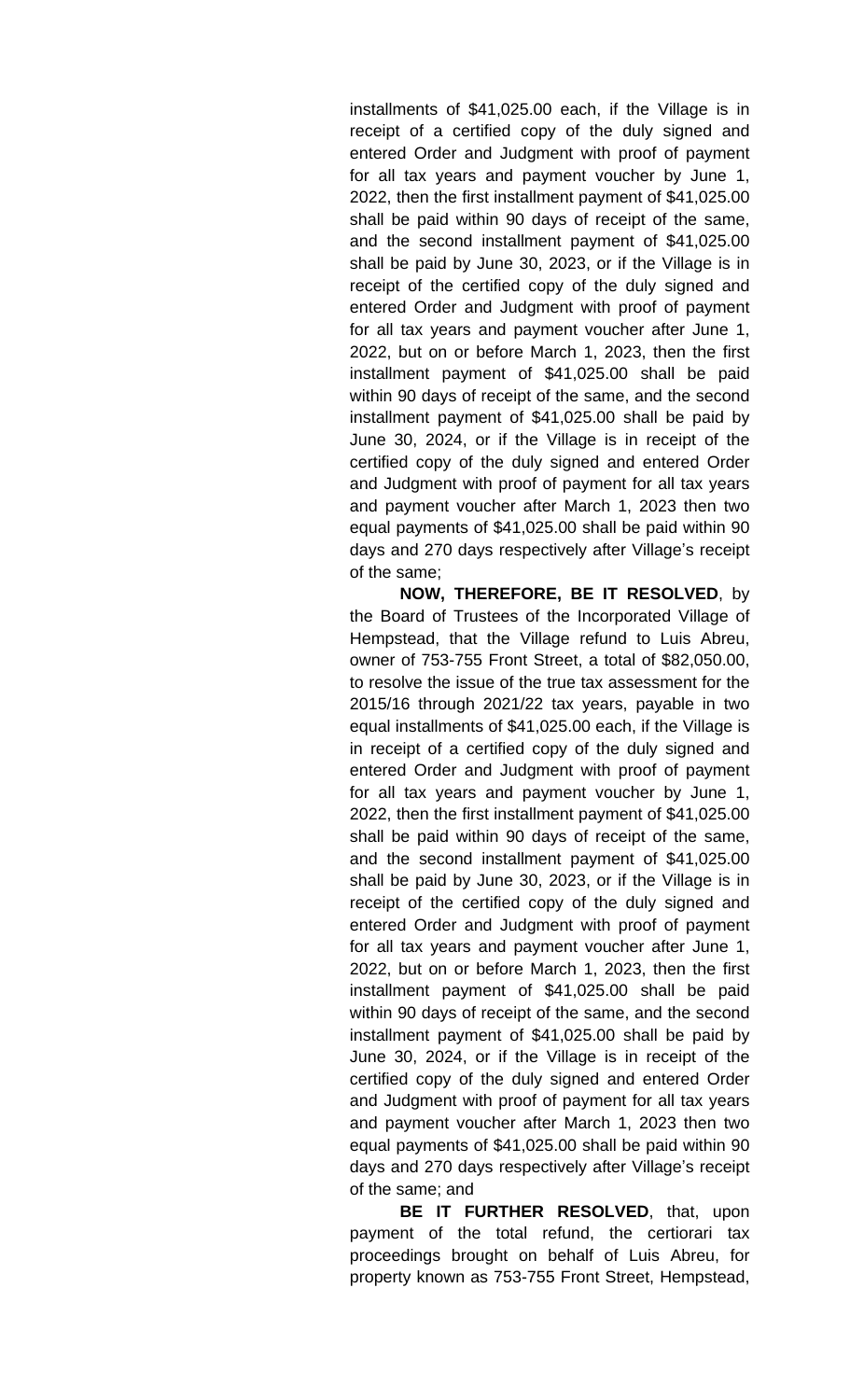New York 11550, for the tax years 2015/16 through 2021/22, shall be discontinued with prejudice and that no costs or disbursements shall be awarded to either party; and

**BE IT FURTHER RESOLVED**, that the issue of the prospective tax assessment for the tax years 2022/23, 2023/24 and 2024/25 will be \$23,288.00 and that no protest will be filed by Luis Abreu, owner of property known as 753-755 Front Street, Hempstead, NY, for the tax years 2022/23, 2023/24 and 2024/25; and

**BE IT FURTHER RESOLVED**, that refund interest is waived unless payment of the refund is delinquent; and

**BE IT FURTHER RESOLVED**, that the Office of the Village Attorney is authorized to execute a Stipulation of Settlement and any related documents consistent with this Resolution.

Moved by Trustee Boone Seconded by Trustee Griffith

AYES: Trustee Daniels, Williams, Griffith, Boone, Mayor Hobbs NOES: None

**PARKS, RECREATION & HISTORIC**

**NYS OFFICE PARKS OFFICE OF** Clerks offers the following resolution for adoption:

**PRESERVATION GRANT RESOLVED**, that upon the recommendation of **Keisha Marshall**, **Village Attorney** that the Board of Trustees hereby approve to receive an award from a grant program administered by the New York State Office of Parks, Recreation and Historic Preservation for pre-development of the Lincoln Park Pool and Splash Pad. **Be ratified**

> Moved by Trustee Boone Seconded by Trustee Griffith

AYES: Trustee Daniels, Williams, Griffith, Boone, Mayor Hobbs NOES: None

**PARKS, RECREATION & HISTORIC**

**NYS OFFICE PARKS OFFICE OF** Clerks offers the following resolution for adoption:

**PRESERVATION SEQRA ACTION RESOLVED**, that upon the recommendation of **Keisha Marshall**, **Village Attorney** that the Board of Trustees hereby approve SEQRA action classification for the New York State office of Parks, Recreation and Historic Preservation Grant application for funding the development of Lincoln Park. **Be ratified**

> Moved by Trustee Boone Seconded by Trustee Griffith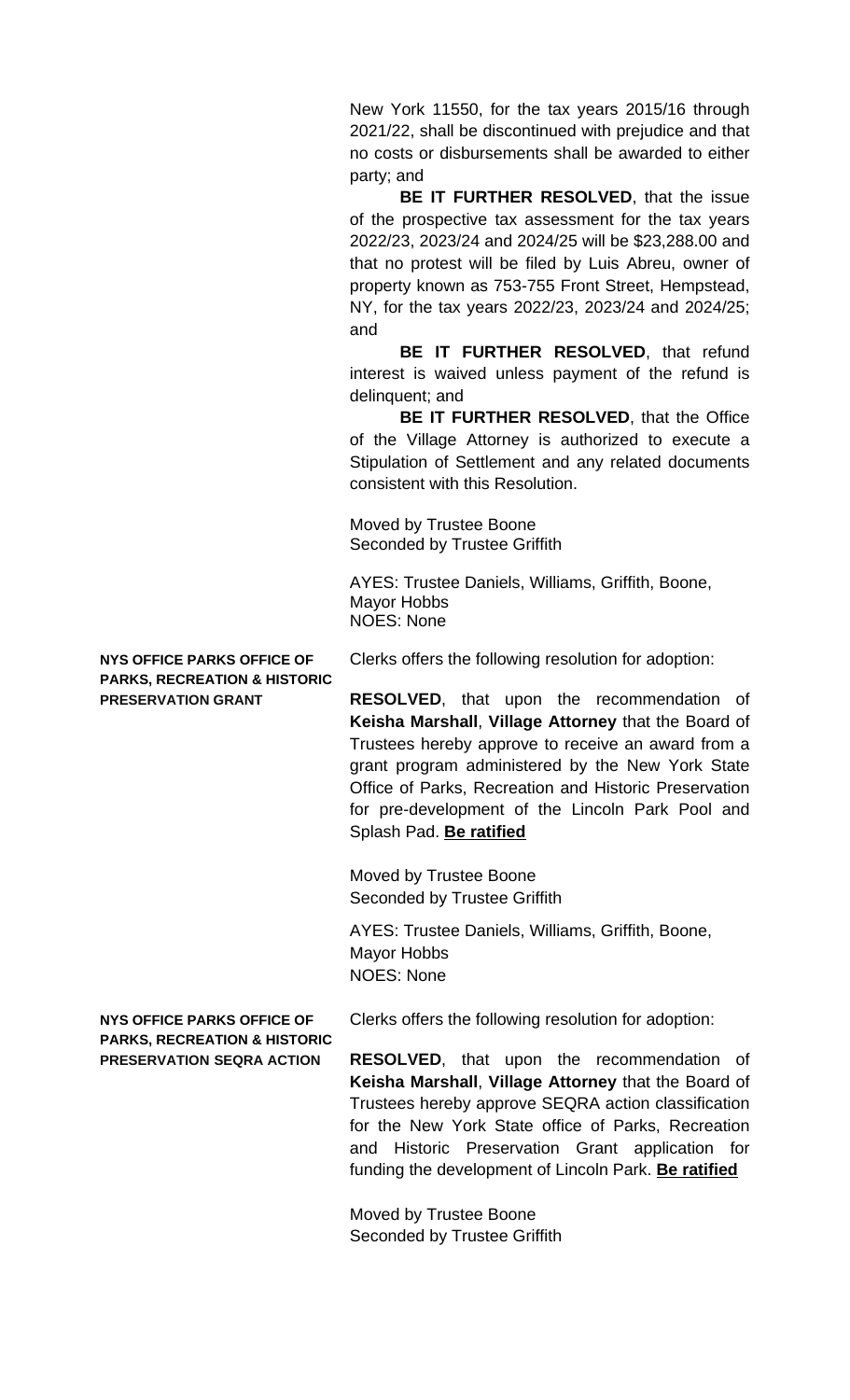AYES: Trustee Daniels, Williams, Griffith, Boone, Mayor Hobbs NOES: None

# **59 SOUTH FRANKLIN ST**

**HEMPSTEAD SMOKEOLOGY** Clerks offers the following resolution for adoption:

**WHEREAS**, on December 2,2021, the applicant, Smokeology's business license application was denied pursuant to section 86-5 of the code of the Incorporated Village of Hempstead; and

**WHEREAS**, on December 13,2021 Smokeology appealed said denial and a public hearing was held on January 4, 2022, and adjourned at the applicant's request; and

**WHEREAS,** on January 14,2022, applicant withdrew its appeal;

**NOW THEREFORE**, the public hearing is deemed closed and the denial of Smokeology's business license is upheld.

Moved by Trustee Boone Seconded by Trustee Griffith

AYES: Trustee Daniels, Williams, Griffith, Boone, Mayor Hobbs NOES: None

**COLOR CODING OF SIAMESE**

**CHAPTER 65-5** Clerks offers the following resolution for adoption:

**CONNECTIONS** RESOLUTION SCHEDULING A PUBLIC HEARING TO CONSIDER AMENDING THE CODE OF INCORPORATED VILLAGE OF HEMPSTEAD TO AMEND CHAPTER 65-5 COLOR CODING OF SIAMESE CONNECTIONS.

> **WHEREAS**, The Village Board of Trustees desires to amend the Code of the Incorporated Village of Hempstead to establish Color Coding of Siamese connections within the Village of Hempstead;

#### **NOW, THEREFORE THE VILLAGE BOARD OF TRUSTEES**

**HEREBY SCHEDULES** a public hearing to be held on the **1 ST** day of **March 2022** at **6:15 p.m**. at the Hempstead Village Hall, 99 James A. Garner Way, Hempstead, New York, to consider amending **Chapter 65-5, Color coding of Siamese connections** to the Hempstead Village Code

Moved by Trustee Griffith Seconded by Trustee Boone

AYES: Trustee Daniels, Williams, Griffith, Boone, Mayor Hobbs NOES: None

**WAIVING OF RESIDENCY** Clerks offers the following resolution for adoption:

**REQUREMENTS**

**AUTOMOTIVE MECHANIC-PT** Moved by Trustee Griffith that the provisions of Local Law #1-1980, entitled Residency Requirements for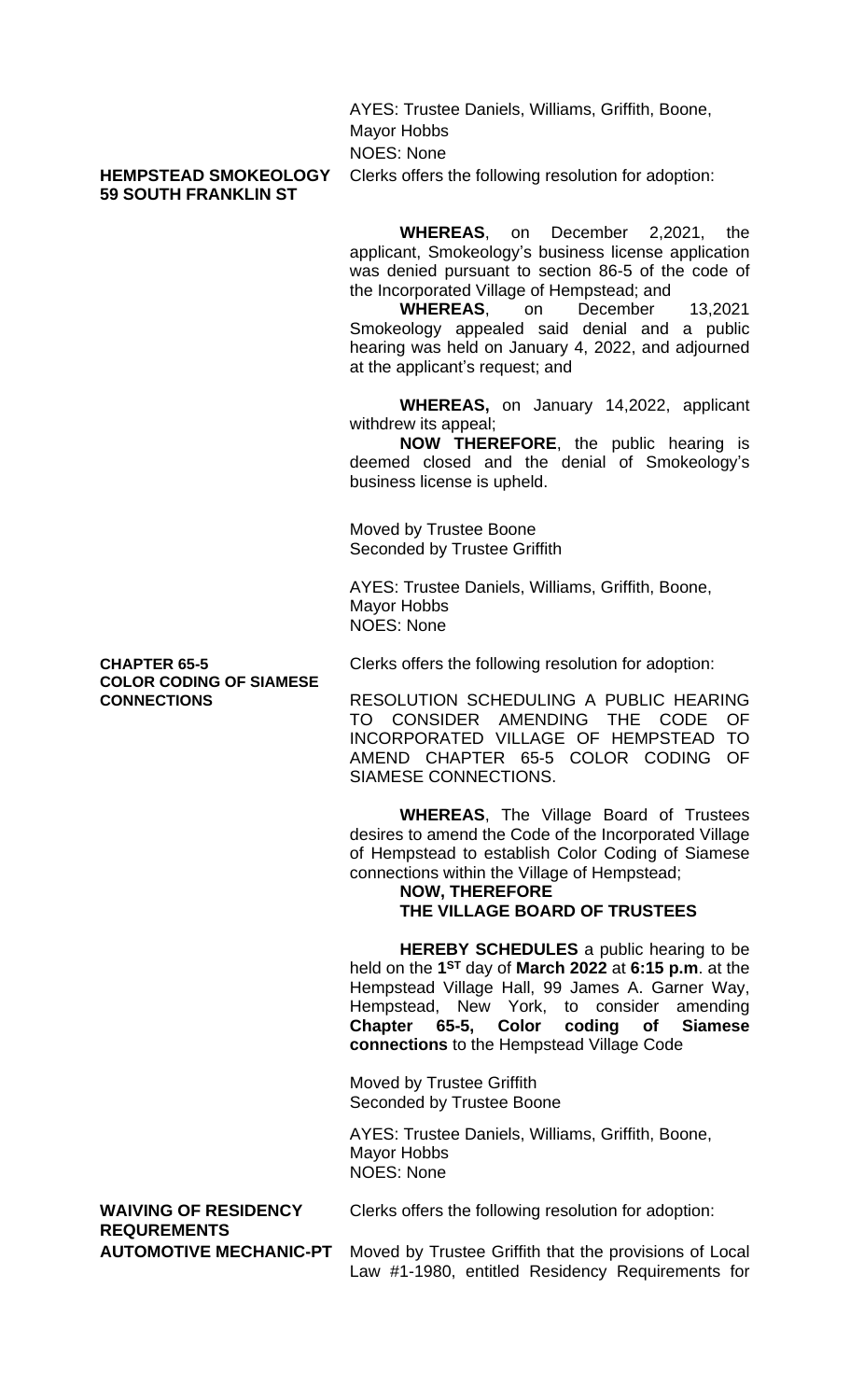|                                                     |  | certain Village employees are hereby waived for the<br>following employee due to the special requirements<br>needed to fill the position of Automotive Mechanic-<br>PT for the Incorporated Village of Hempstead:                                                                                                               |                                                         |     |
|-----------------------------------------------------|--|---------------------------------------------------------------------------------------------------------------------------------------------------------------------------------------------------------------------------------------------------------------------------------------------------------------------------------|---------------------------------------------------------|-----|
|                                                     |  | Jonathan Held                                                                                                                                                                                                                                                                                                                   |                                                         |     |
|                                                     |  | <b>Seconded by Trustee Daniels</b>                                                                                                                                                                                                                                                                                              |                                                         |     |
|                                                     |  | AYES: Trustee Daniels, Williams, Griffith, Boone,<br><b>Mayor Hobbs</b><br><b>NOES: None</b>                                                                                                                                                                                                                                    |                                                         |     |
| <b>JONATHAN HELD</b>                                |  | Clerks offers the following resolution for adoption:                                                                                                                                                                                                                                                                            |                                                         |     |
|                                                     |  | <b>RESOLVED, that upon the recommendation Frank</b><br>Germinaro, Director of Public Works, the Mayor<br>hereby appoint and/or approve the following to the<br>of Automotive Mechanic-PT for<br>position<br>Incorporated Village of Hempstead.                                                                                  |                                                         | the |
| <b>Name</b><br>Jonathan Held<br>(New Hire)          |  | <b>Department/Title/Grade</b><br><b>Public Works- Garage</b><br><b>Automotive Mechanic-PT</b>                                                                                                                                                                                                                                   | <b>Base Salary</b><br>\$20.00 hr<br>upon CS<br>approval |     |
|                                                     |  | Moved by Trustee Griffith<br><b>Seconded by Trustee Daniels</b>                                                                                                                                                                                                                                                                 |                                                         |     |
|                                                     |  | AYES: Trustee Daniels, Williams, Griffith, Boone,<br>Mayor Hobbs<br><b>NOES: None</b>                                                                                                                                                                                                                                           |                                                         |     |
| <b>WAIVING OF RESIDENCY</b>                         |  | Clerks offers the following resolution for adoption:                                                                                                                                                                                                                                                                            |                                                         |     |
| <b>REQUREMENTS</b><br><b>AUTOMOTIVE MECHANIC-PT</b> |  | Moved by Trustee Griffith that the provisions of Local<br>Law #1-1980, entitled Residency Requirements for<br>certain Village employees are hereby waived for the<br>following employee due to the special requirements<br>needed to fill the position of Automotive Mechanic-<br>PT for the Incorporated Village of Hempstead: |                                                         |     |
|                                                     |  | <b>Michael Dillon</b>                                                                                                                                                                                                                                                                                                           |                                                         |     |
|                                                     |  | Seconded by Trustee Daniels                                                                                                                                                                                                                                                                                                     |                                                         |     |
|                                                     |  | AYES: Trustee Daniels, Williams, Griffith, Boone,<br><b>Mayor Hobbs</b><br><b>NOES: None</b>                                                                                                                                                                                                                                    |                                                         |     |
| <b>MICHAEL DILLON</b>                               |  | Clerks offers the following resolution for adoption:                                                                                                                                                                                                                                                                            |                                                         |     |
|                                                     |  | <b>RESOLVED, that upon the recommendation Frank</b><br>Germinaro, Director of Public Works, the Mayor<br>hereby appoint and/or approve the following to the<br>Mechanic-PT for<br>of Automotive<br>position<br>Incorporated Village of Hempstead.                                                                               |                                                         | the |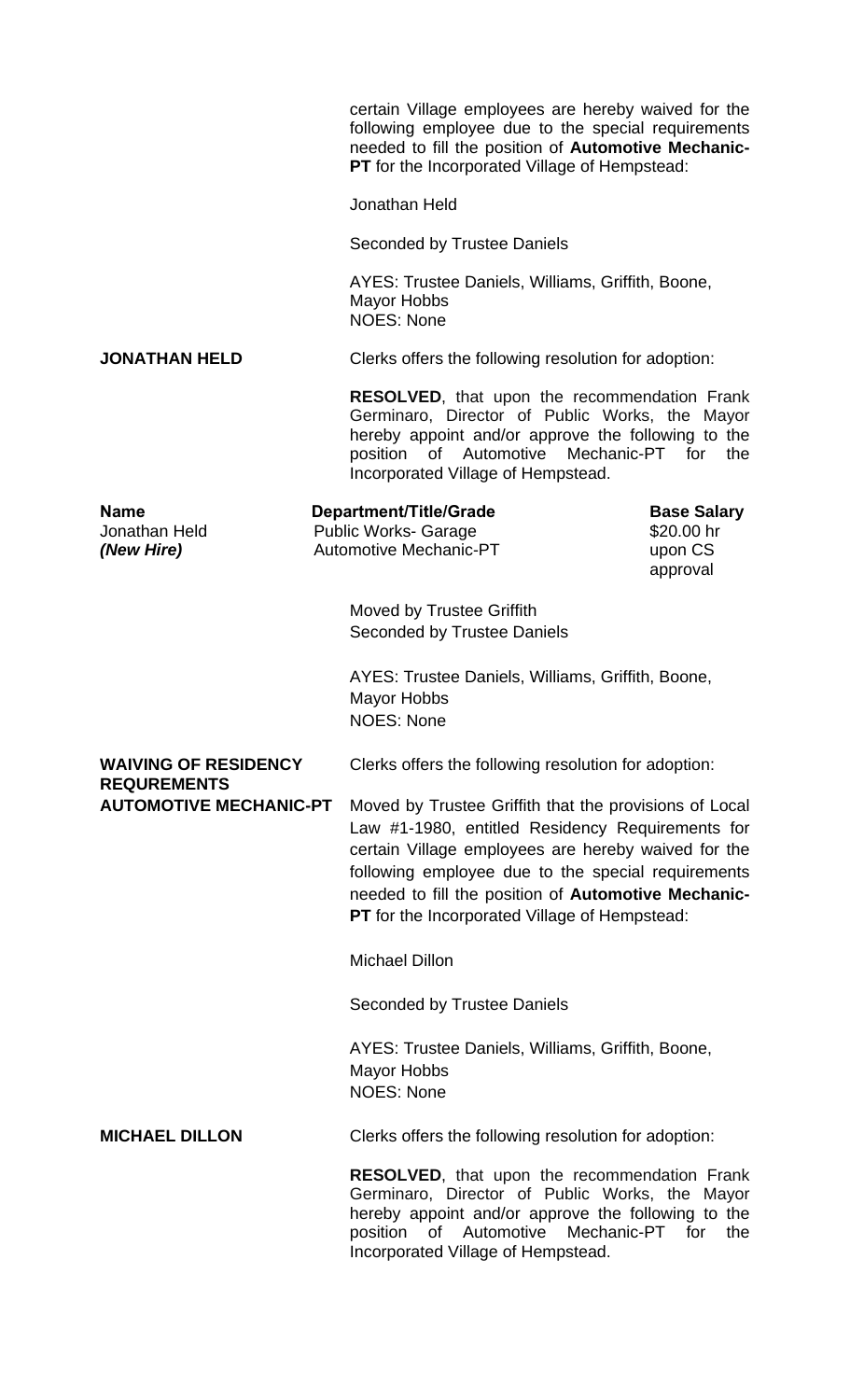| <b>Name</b><br>Michael Dillon<br>(New Hire)                                        |  | Department/Title/Grade<br><b>Public Works- Garage</b><br><b>Automotive Mechanic-PT</b>                                                                                                                                                                                                                                         | <b>Base Salary</b><br>\$20.00 hr<br>upon approval |  |  |
|------------------------------------------------------------------------------------|--|--------------------------------------------------------------------------------------------------------------------------------------------------------------------------------------------------------------------------------------------------------------------------------------------------------------------------------|---------------------------------------------------|--|--|
|                                                                                    |  | <b>Moved by Trustee Daniels</b><br><b>Seconded by Trustee Griffith</b>                                                                                                                                                                                                                                                         |                                                   |  |  |
|                                                                                    |  | AYES: Trustee Daniels, Williams, Griffith, Boone,<br><b>Mayor Hobbs</b><br><b>NOES: None</b>                                                                                                                                                                                                                                   |                                                   |  |  |
| <b>WAIVING OF RESIDENCY</b><br><b>REQUREMENTS</b><br><b>AUTOMOTIVE MECHANIC-PT</b> |  | Clerks offers the following resolution for adoption:                                                                                                                                                                                                                                                                           |                                                   |  |  |
|                                                                                    |  | Moved by Trustee Daniels that the provisions of Local<br>Law #1-1980, entitled Residency Requirements for<br>certain Village employees are hereby waived for the<br>following employee due to the special requirements<br>needed to fill the position of Automotive Mechanic-<br>PT for the Incorporated Village of Hempstead: |                                                   |  |  |
|                                                                                    |  | Juan Minchala                                                                                                                                                                                                                                                                                                                  |                                                   |  |  |
|                                                                                    |  | Seconded by Trustee Griffith                                                                                                                                                                                                                                                                                                   |                                                   |  |  |
|                                                                                    |  | AYES: Trustee Daniels, Williams, Griffith, Boone,<br><b>Mayor Hobbs</b><br><b>NOES: None</b>                                                                                                                                                                                                                                   |                                                   |  |  |
| <b>JUAN MINCHALA</b>                                                               |  | Clerks offers the following resolution for adoption:                                                                                                                                                                                                                                                                           |                                                   |  |  |
|                                                                                    |  | <b>RESOLVED, that upon the recommendation Frank</b><br>Germinaro, Director of Public Works, the Mayor<br>hereby appoint and/or approve the following to the<br>of Automotive Mechanic-PT for<br>position<br>Incorporated Village of Hempstead.                                                                                 | the                                               |  |  |
| <b>Name</b><br>Juan Minchala<br>(New Hire)                                         |  | Department/Title/Grade<br><b>Public Works- Garage</b><br><b>Automotive Mechanic-PT</b>                                                                                                                                                                                                                                         | <b>Base Salary</b><br>\$20.00 hr<br>upon approval |  |  |
|                                                                                    |  | Moved by Trustee Griffith<br><b>Seconded by Trustee Daniels</b>                                                                                                                                                                                                                                                                |                                                   |  |  |
|                                                                                    |  | AYES: Trustee Daniels, Williams, Griffith, Boone,<br><b>Mayor Hobbs</b><br><b>NOES: None</b>                                                                                                                                                                                                                                   |                                                   |  |  |
| <b>KAYLIN BURNS</b>                                                                |  | Clerks offers the following resolution for adoption:                                                                                                                                                                                                                                                                           |                                                   |  |  |
|                                                                                    |  | <b>RESOLVED, that upon the recommendation Frank</b><br>Germinaro, Director of Public Works, the Mayor<br>hereby appoint and/or approve the following to the<br>position of Laborer-PT for the Incorporated Village of<br>Hempstead.                                                                                            |                                                   |  |  |
| <b>Name</b><br><b>Kaylin Burns</b><br>(New Hire)                                   |  | <b>Department/Title/Grade</b><br><b>Public Works-Sanitation</b><br>Laborer-PT                                                                                                                                                                                                                                                  | <b>Base Salary</b><br>\$15.00 hr<br>upon approval |  |  |